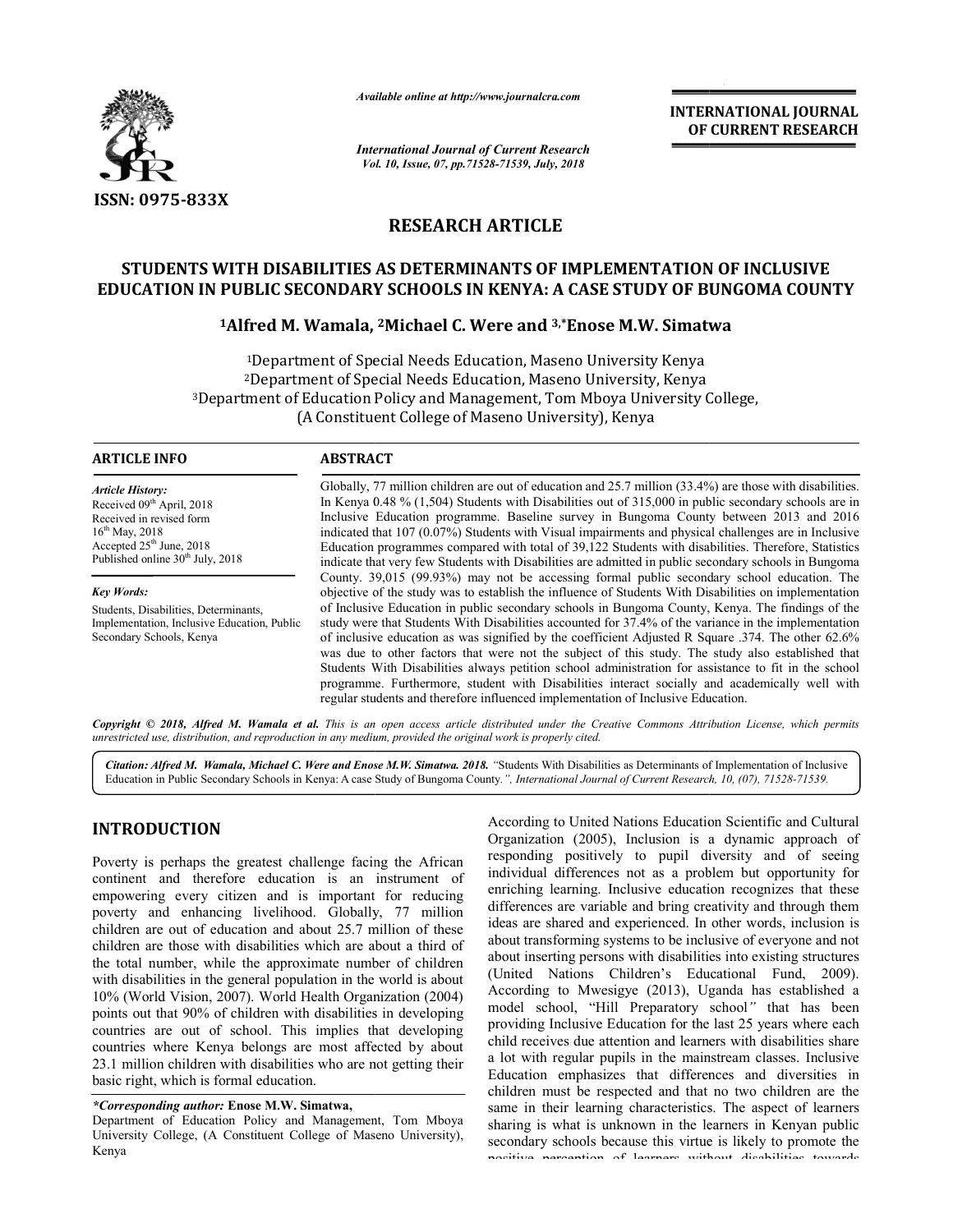learners with disabilities. Every Kenyan has a right to education, a right that is enshrined in the constitution. It is with this in mind that, in 2010, the government committed to providing free primary education, as well as including persons with any type of disability in education and training. In addition, the objectives of Special Needs Education in Kenya are to:

- Facilitate the development of all learners with special needs spiritually, mentally, socially and physically;
- Develop in the learners analytical and productive abilities so that they may excel in learning and in their future careers;
- Enable learners acquire a suitable basic foundation for the world of work in the context of economic and manpower needs;
- Enable learners develop positive self-concept and attitudes towards life, based on moral and religious values;
- Enable learners develop skills of coping and independent living aimed at habilitation, rehabilitation and adjustment;
- Identify and assess learners with special needs for early intervention services;
- Provide inclusion to learners with special needs in regular schools and institutions with appropriate support and related services;
- Provide learners with special needs in education with appropriate resources for learning in a barrier free environment;
- Create awareness in the community on the needs and potentials of learners with special needs so as to be more responsive to their diverse needs;
- Provide educational facilities, materials and equipment for the education of learners with special needs;
- Provide appropriate human resources for special needs education.

The objectives stated have clear focus on the implementation of Inclusive Education in our educational system, more so objective number seven, which talks about provision of inclusion to learners with special needs in regular schools and institutions with appropriate support and related services. While reporting about International Day of persons with Disabilities, Ochina (2015) emphasized the need for the people with disabilities to be included in the society. One billion people around the world are living with disabilities. According to the Kenya National Survey for Persons with Disabilities, there are more than a million persons living with disabilities in Kenya. However, far too many of them face barriers to inclusion in many key aspects of society. This includes education, transportation, and employment, social and political participation. As a result they don't enjoy access to society on an equal basis with the able. This right to participate in public life is essential to create stable democracies, active citizenship, and reduce inequality. According to Cheptoo (2016), Inclusive Education programme could not be more important given that there are more than 1.3 million people in Kenya living with a disability. According to a 2012 Draft Education policy the enrollment of learners in special institutions represented about one-third of the expected number of learners with special needs. It is such exclusion from education that perpetuates the cycle of disability and poverty. Yet given a chance, persons with disabilities are just as capable as the next person.

For instance in the year 2013, Momanyi surprised the nation after he emerged the best visually impaired student in Kenya Certificate of Secondary Education. The Nakuru Boys' High school graduate scored a mean grade of **"A"** minus and is now a third year student in the university. In addition the 2016 top Kenya Certificate of Primary education boy overcame hearing disorder a disability of hearing impairment to post sterling results with aggregate of 437 marks out the possible marks of 500 marks and was declared the number one pupil in the country in Kenya Certificate of Primary education in the year 2016 (Shilitsa, 2016). The Top student in the Kenya Certificate of Primary education of 2017 was also a girl from Kakamega County, a girl with albinism; she scored 457 out the possible 500 marks.

**Research Objective:** The research objective was to establish the influence of Students With disabilities on implementation of inclusive education in public secondary schools.

**Synthesis of literature on influence of students with disabilities on the implementation of inclusive education:**  Historically the treatment of people with disability has essentially been one of cruelty and misunderstanding and although people with disability have always been present in our society, for various reasons they have only become more visible in the  $21<sup>st</sup>$  century (DePauw & Gavron, 2005). The term disability covers a wide range of different physical, psychosocial, sensory or intellectual impairments which may or may not affect a person's ability to carry out their day to day activities, including their jobs.In the medical model Persons with Disabilities are seen as the 'the problem' (Barnes, 1992). People are disabled by their impairments or difference, looking at what is 'wrong' with the person and not what they need. Disability or impairments should be 'fixed' with treatment, even when the impairment or difference does not cause pain or illness (Barnes & Mercer, 2010). By contrast, in the social model disability is viewed as "the disadvantage or restriction of activity caused by a contemporary social organization which takes no or little account of people who have impairments and thus excludes them from the mainstream of social activities" (UPIAS as cited in Barnes, 2002). This model rejects the notion of impairment as problematic, focusing instead on discrimination as the key obstacle to a disabled person's quality of living (Crow, 1996). It focuses on exclusion by the way society is organized rather than by an individual's impairment or difference. The main focus of the social model is on encouraging and forcing society to change.

Many discussions of inclusion lose track of important consideration; what the students need is to be taught. If, for any reason, the individual curricular needs of a student are not being met, the educational placement must be, re-examined. A student's learning and life needs should drive programmatic efforts and decisions (smith & Hilton, 1994). Fortunately, curricular needs can usually be addressed within the context of the general educational classroom with commitments that are not divided. People with disability make up approximately 1 billion, or 15 per cent, of the global population (World Health Organization; World Bank, 2011). In Kenya, 3.5 per cent of the population is reported to have a disability (Ministry of Medical Services, 2010). Although Persons with Disabilities constitute a significant population, they are often subject to discrimination or exclusion from basic services such as health, education, training and work opportunities. As a result, people with disability experience poorer health, lower educational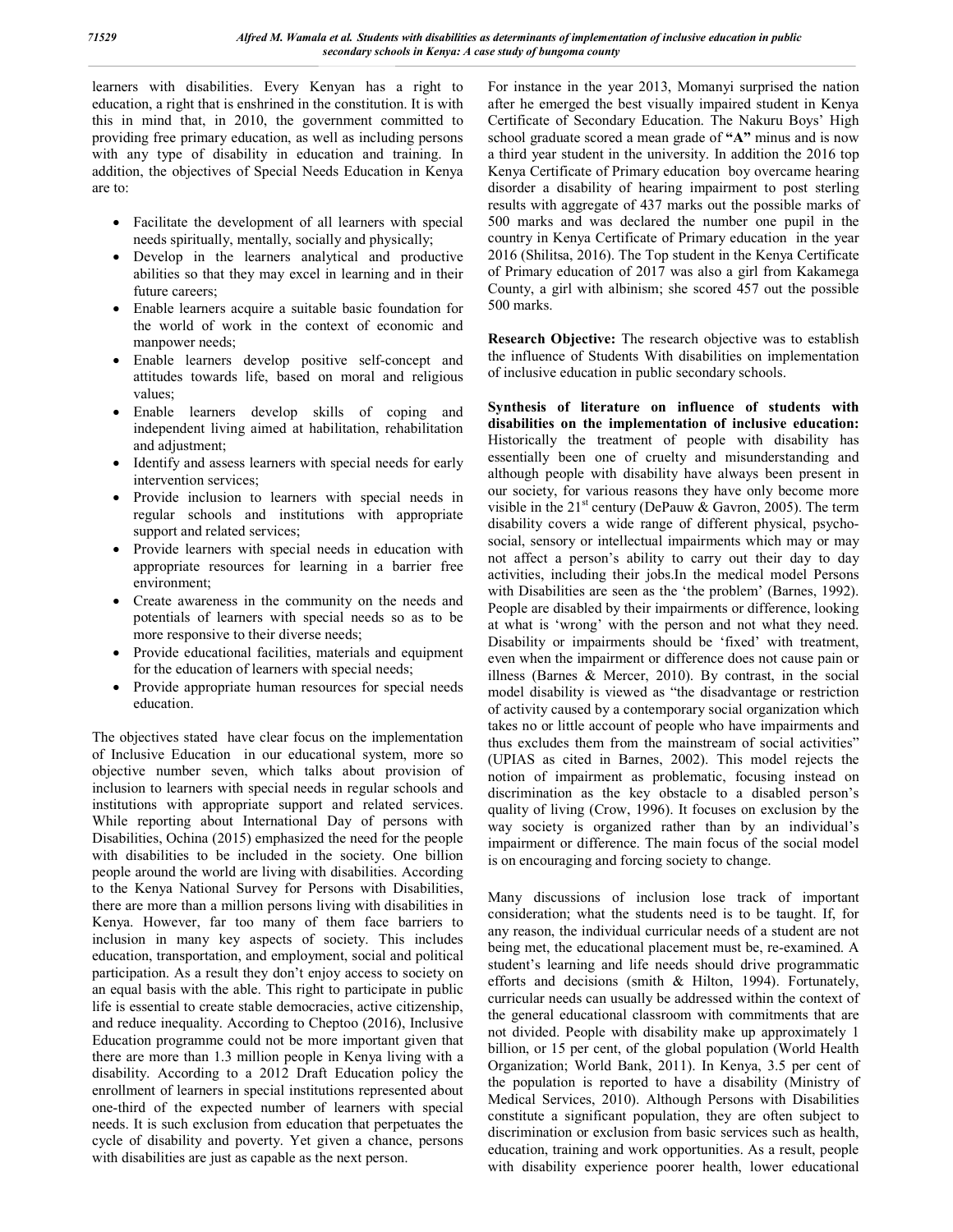achievements, and have fewer economic opportunities and higher rates of poverty than people without disability. In many countries, especially in the Global South, Persons with Disabilities lack access to information about policies, laws and improvements in programs and services that directly affect them. This knowledge gap perpetuates their exclusion from mainstream social services such as education. People with disability are frequently excluded from education and vocational training. It is noted that Fifty-one per cent of young boys with disability completed primary school, compared with 61 per cent of young boys without disability, based on World Health Organization surveys in more than fifty countries. In the same survey, girls with disability reported 42 per cent primary school completion compared with 53 per cent of girls without disability (World Health Organization; World Bank, 2011). The Tanzanian Ministry of Education and Vocational Training emphasizes implementation of the 2010 Act of Parliament so that people with disabilities enjoy the right to education. In the education sector, the government has introduced collective education to enable people with disability to study in normal schools and colleges (Daily News Thursday, November 7, 2013 p. 2). The efforts being taken by the Tanzanian government give hope to persons with disabilities especially in changing the negative attitudes of normal people towards persons with disabilities. The study avers to find out if the Kenyan government is doing the same especially coming up with Parliament Act that can protect persons with disabilities in the education sector so that perception by learners with disabilities and those without disabilities don't become hindrance to implementation of inclusive education.

Odhiambo (2016) points out the importance of a curriculum that emphasis on skills and talents that is currently being the talked of in the new system of education of 2.3.3 6.2. It is encouraging to hear that the review of the education system has begun. The current system only celebrates academic excellence. Research has shown that this produces "learners" unable to fully engage their intellect beyond what has been handed down to them, Employer and parents can attest to this. Despite rapid global changes, the 8.4.4 education system is still anchored on pre-independent milieu. This has defeated the objective of basic education for it does not provide the necessary skills geared towards improving the society. The system has been a stress to learners with special needs and disabilities hence the learners are likely to develop negative attitudes that may influence implementation of inclusive education negatively. Skills play a crucial role in forming creative minds; the basis of entrepreneurship. When the system starts producing individuals who excel academically and have relevant contemporary skills, we will have done justice to the younger generation. The learners with disabilities can be able to find space and comfort, especially those ones with intellectual challenge that does not dwell on the cognitive (academic) aspect of learning, with emphasis on the science, mathematics and languages but also considers affective and psychomotor domains. The perceptions of students with disabilities will greatly be boosted if the later domains are given enough emphasis. This is why this research endeavors' to find out about this system and the views of students with disabilities have about inclusive education since not all students can excel academically. Time has come for us to emulate countries like US, which invest heavily in talents and sports. Talents pay handsomely, allow our boys and girls to pursue what they love and do best which can benefit learners with disabilities hence their attitude will easily change hence

influence inclusive education positively. The mainstream media namely television, radio, and newspapers can play an important role in bridging the knowledge gap about Children with Disabilities by crafting programmes that address issues of inclusive education. Media representation of Children With Disabilities can determine perceptions, attitudes and behavior towards them. How children with disability are portrayed and the frequency with which they appear in the media has an enormous impact on how they are regarded in society. Portraying people with disability with dignity and respect in the media can help promote more inclusive and tolerant societies. Inclusion in education is critical to breaking this vicious cycle of poverty and disability. While much has been accomplished in the 15 years since the launch of the Millennium Development Goals, which set out to address extreme poverty in all its dimensions, it did not focus enough on reaching the very poorest and most excluded people. In the implementation of the new United Nation 2030 Agenda for Sustainable Development, it is critical that the voices of people with disability be heard and that action to tackle disability issues be taken.

According to Kweyu (2016), Salome Muigai contracted polio when she was six months old. The enabling home and school environment propelled her to acquire quality education she is proud of. This has enabled her to fight for the rights of the downtrodden in the country. If anyone asks Muigai how she coped with polio all these years, her answer will catch one off guard. She says that "disability is the best thing that happened to her" that is what she is likely to say. If someone had asked her that question when she was young, she would have said it was a very hard life. Not many children survived polio, and the world was not ready for it," She explains. The important thing is that Muigai was given chance and eventually worked as a member of the Constitution of Kenya Review Commission that laid the groundwork for the 2010 Supreme Law. The Constitution of Kenya Review Commission experience earned the London school of Economics Masters graduate a commonwealth consultancy in Sierra Leone ahead of its 2007 elections. The study intents to find out how many such students are given chance to excel in their career; this means being admitted in public secondary schools so that such students live their dreams. This is because all that a child with disabilities needs is acceptance and support.

Salome Muigai, does not gloss over the polio she has lived with from six months of age though. She remembers yearning to be like other children around her. However, would be playmates shunned her because she was "different". That opened her eyes to discrimination early in life and planted in her the seeds of a champion for fairness and inclusion-traits that tend to define those that are driven like her. Muigai views inclusion as tweaking the systems just a little bit to accommodate diversity and enrich the whole. The information that is not clear is whether other children who do not have disabilities are also eager to interact, share, socialize and embrace diversity with children or students with disabilities in the public secondary school. The special treatment Salome received at school taught her to uphold diversity and inclusion. She says treating people who are not the same in the same way is discrimination. "Many people think that's equality but that is what institutionalized discrimination is all about. Salome, who scored 33 out of 36 points in her Certificate of Primary Examination Certificate of Primary Education Examination by then to join Kenya High school, with invitation from three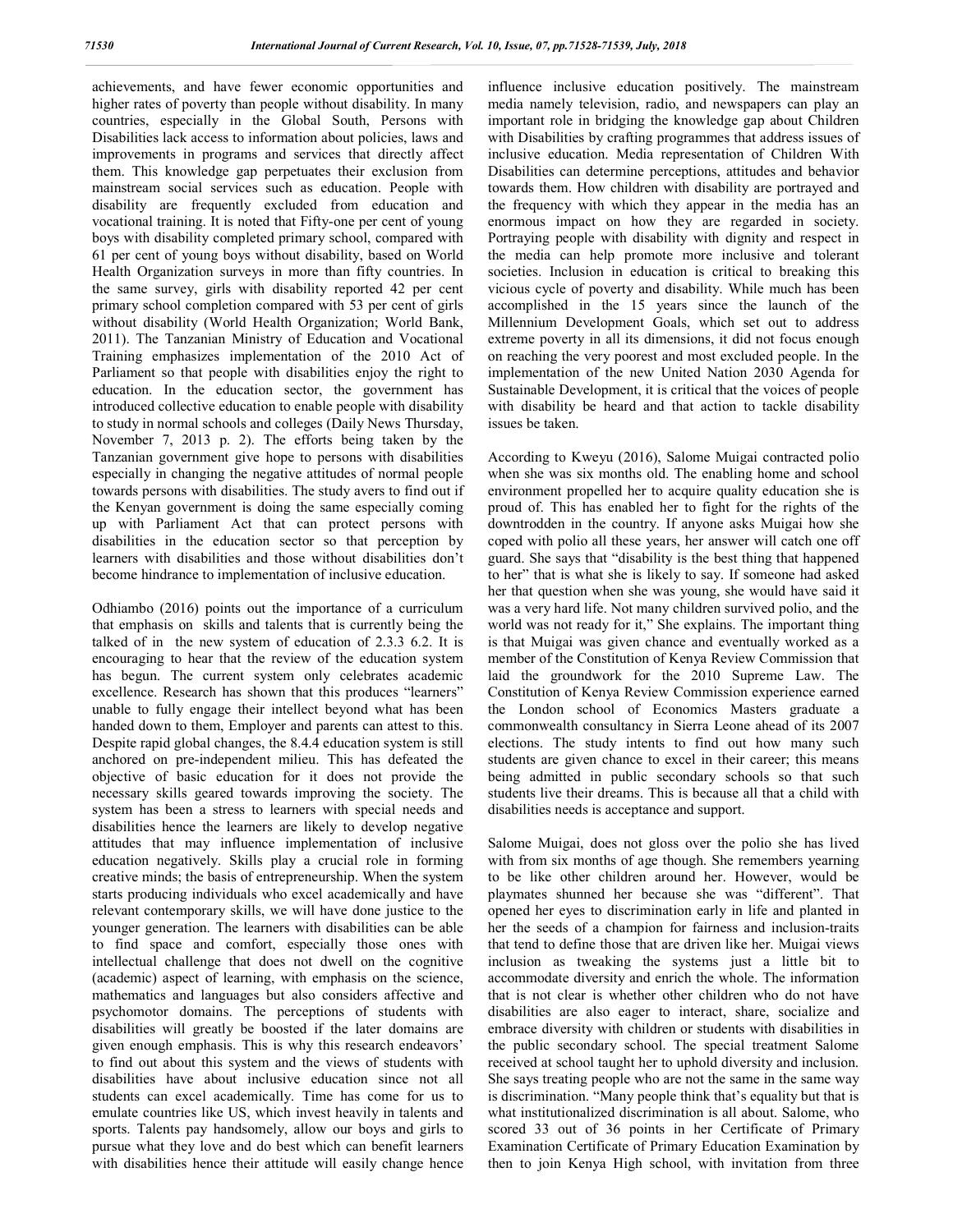other top schools, including Alliance Girls' credits affirmative action for her score, She repeated class two in Eldoret because the English medium project was starting and the class teacher, Isaiah Omutanyi felt Salome was too smart to miss out on it. Kenya has international and regional instruments protecting the rights of Persons With Disabilities. Among them are the United Nation Convention on the Rights of Persons with Disability and the African Charter on Human and Peoples' Rights. The Constitution of Kenya, 2010, includes provisions on Persons With Disabilities. Article 54 of the Constitution is a stand-alone article on disability which states that a person with any disability is entitled access educational institutions and facilities for persons with disability that are integrated into society. National Disability Policy of 2006 takes cognizance of the importance of awareness rising on disability and to this end states that the government shall seek to increase the levels of public awareness on the needs, aspirations and capacities of persons with disability so as to enhance their acceptance, participation and integration in society.

The Communications Authority of Kenya in response to having media that is responsive to societal needs issued a programming code in 2015 that demands that every media house should have at least 60 per cent local content in their programming. Indeed, Television channels in Kenya have allocated 52 per cent, 39 per cent and 9 per cent of their time to local, international and African content respectively (Synovate - Audiences cape Kenya Survey Research, 2012). Despite these developments, Persons With Disabilities in Kenya are rarely taken into consideration. The Abled Differently program features children with disability in different learning environments. It shows children in inclusive education learning environments. In one episode, Children With Disabilities who are learning at Kilimani Integrated School, which is an inclusive school, are featured. This representation helps to build positive images about Children With Disabilities in the society. Research shows that young children who are educated in a more inclusive classroom environment are much more accepting of other children with disability (Diamond, 2001; Peck, *et al.*, 1992 Cited in Trepanier-Street., *et al.*, 2011). Successful inclusion requires acceptance of the disability of the individual with a disability by all children both with and without disability. Recent research has found that the acceptance or rejection of an individual with a disability by children depends on the individual's characteristics and type of disability (Odom *et al.*, 2006 Cited in Trepanier-Street., *et al.*, 2011) and how this is presented in the media.

The language used by the Abled differently programme focuses on the person and not the impairment in the framing of its narrative on Children With Disabilities. For example, the story of a pupil at Kilimani Integrated School, who is a child of short stature; the terminology used in naming the pupil focuses on her person and not her disability. She is referred to as a person of short stature and not the traditional term 'dwarf'. Negative terminologies such as "disabled person, blind person, Albino" should not be used instead terminologies like "person with disability, person with visual impairment, person with Albinism" are used respectively. In cases where phrases cannot adequately describe Persons With Disabilities, the name of the person is given prominence. For example, instead of saying "deaf girl" or "blind person" the interviewee's particular names are used such as "Jane, who is Deaf" or "John, who is blind".

In addition to using the right label, Indeed, Groce (2005) argues that seeing disability on Television programmes is said to improve self-esteem to Children With Disabilities. Another common myth which is of great concern is that children with Albinism have magical powers. Focusing on Children with Albinism, at Little Rock school in Kibera, one of the teachers interviewed explained that children with Albinism are in danger because they are targeted by individuals who believe that their body parts contain some healing power. The teacher emphasizes that children with Albinism do not contain magical powers and that there is need to create more awareness to dispel this myth as a way forward (Barnes, 2010). The media can raise awareness among both persons with disability and the rest of the public about the rights of people with disability, as well as raising awareness on relevant laws and policies on disability. In addition, while there are some disability-specific media programs, like *Abled Differently*, Children With Disabilities Rarely Appear as part of Mainstream Programmes. It Is Therefore Recommended That More Programs Featuring Children With Disabilities be created and personnel responsible for program production be encouraged to attend Disability Equality Training courses.

As Oluchina (2015) puts it during the international day of people with disability, the society has a duty to increase awareness about challenges that these people face and should serve to remind us to include and support their dignity, rights and wellbeing. This information is very appropriate to students in public secondary schools who learn with these students on daily basis. The students with disabilities in the public secondary schools have to cope with the obsession with "mean score" that has killed the purpose of education. As Muthori (2016), clearly points out that it is a pity that values, morals and discipline have taken a back seat in schools to focus on the grades only. The unfortunate thing is the fact that, educators have stripped the means core of all its meaning and function and elevated it to the level of educational philosophy. When students enter form one in many schools it is imprinted in their minds that their mission for the next four years will be to improve on the scores posted by the class ahead of them. Students are made to understand that the only thing that matters in school is the mean score. Students with disabilities are likely not to cope with this situation or may not be included in the education. The situation is so bad that any visit to most schools, the one thing that catches one's eye is the targeted mean score. The targeted mean score for the particular year is prominently displayed everywhere, even though the learners with problems may not be seeing them. This affects learners with disabilities.

According to Kabendera (2012), Kagera region of Tanzania is considered as 'Land of the Superstitions' where individuals with Albinism are given the name "Omwera" which literally means a white person. The name was discriminatory to the Albinos. He continues to narrate the story during his school days as follows: "at school," I used to be a member of the school drama group and there was an albino character in one of the plays we had to perform on parents' day. The drama teacher insisted that a classmate who had a strange skin disease play the role, which depicted a bloodthirsty character that would transform himself into a ghost at night and suck peoples' blood." Mwaura nominated Member of Parliament explains that he was discriminated right from birth. The MP states that he was born in Kiambu but his father and mother disowned him due to albinism.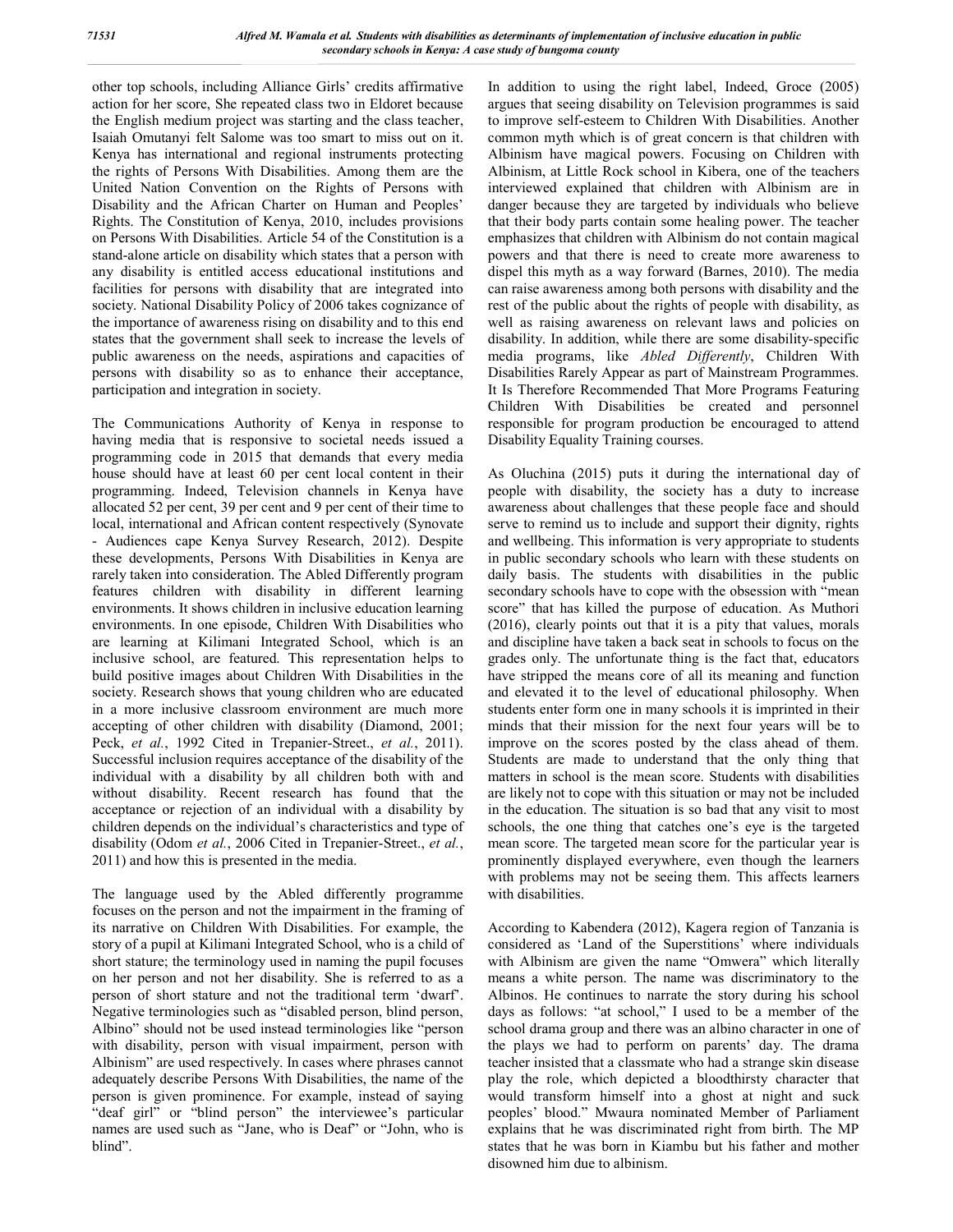Therefore, according to him discrimination is common right from birth. He continues to explain that it is also hard to cope in school where ridicule from other children is common. He proceeds to reveal that poor instruction methods by teachers fail to take care of Special Educational and Social needs. In addition, Martin Wanyonyi, a nominated Member of County Assembly in Bungoma County living with albinism and Chief Executive Officer of the Albinism Empowerment Network avers that, Persons with Albinism call for acceptance and opportunities. He was speaking during the day; the world was marking an historic global commitment to fundamental human rights for Persons With Albinism. The cerebration is a culmination of a long struggle by individuals and movements who believe in the worth; inherent and inalienable rights of Persons With Albinism in the face of discrimination, bizarre killings and isolation by society. Edwin Kipkosgei is another very interesting story about how persons of disabilities are treated by the communities and their family members. Kipkosgei's mother put him on the path leading to the river where thousands cattle used to pass to and take water hoping that they would trample him to death. Mysteriously, he survived. He's lucky to be alive today. God shielded him from death. His grandmother learned of the incident and picked him (Wamuswa, 2017).

Sister Alice Chelelgo from the Catholic diocese of Eldoret took care of Kipkosgei, when she met his grandmother in 1989, advanced in age and struggling to feed him. Sister Alice offered to help at a time the community viewed Kipkosgei as a cursed child, and avoided him like a plague. Alone with a frail grandmother, he learned how to wash, cook and do everything for himself. "I learned the hard way," he said, (Wamuswa, 2017). Sister Alice and the church offered to pay his school fees marking a long journey filled with challenges in search of education. At kobil Primary school, Kipkosgei sat alone on the desk as other pupils feared him. But the love of the teachers motivated him to stay in school. Being a boarding school, family members never turned up to pick him when they closed for holidays. The nun would come from Eldoret and take him home and accompany him to school on opening day. (Ibid, 2017). Today, he is the only one who has acquired a degree in their family. He said: "I forgave everyone. I help them whenever need arises. It is unfortunate my parents died. I would have taken care of them, "He sat for Kenya Certificate of Primary Education in 1996 and scored 479 marks out of 700 marks. Luckily for Kipkosgei, Cheshire Disability services Kenya , a non-governmental organization sponsored his secondary and university education. In 1997, he joined St. Patrick's Iten High school and sat for Kenya Certificate of Secondary Education Examinations in 2000 scoring B (Plain). Kipkosgei was admitted to Moi University to do Business Management. At one point he contemplated quitting the university because he had difficulty moving around and using facilities. He recounted, that going to lecture halls was a nightmare and that there was no ample space for him therefore he had to push and struggle with other students to learn. Luckily, he joined the university alongside seven students from his former school who aided him to move around. Kipkosgei however, felt he was a bother to them and sought help from the dean of students who assigned him a caregiver (Ibid, 2017). The above scenarios tell the challenges learners with disabilities go through especially Students with Albinism and those with Physical challenges. No wonder a Spate of killings of people with albinism have been reported in Tanzania in the last few years where the heartless killers claim that they can

make a lot of money by selling private parts of the Persons With Albinism. No known study in Kenyan public secondary schools has been done to give the picture of how Students With Disabilities are treated, hence the need for this study. On the other hand, Ancent, a 25 year old student of Karen Technical Training Institute in Nairobi, Kenya who was born normal only to lose hearing at the age of four years, says he had hearing problems in primary school but didn't know he would later become deaf. He says, teachers would beat him up thinking he that was rude. This misconception and negative perceptions by the teachers was likely to be imitated by peers in the class which automatically affected the student with disabilities. According to Shilitsa (2016), despite negative perceptions towards students with disabilities by some people, it was a surprise to everyone when they wake up to the news of the Top Kenya Certificate of Primary Education boy who overcame hearing disorder to post sterling results. Victor Oduor, the boy who topped the 2016Kenya Certificate of Primary Education Examination exam with 437 marks was learning at Daisy Special School for the physically handicapped in Kakamega County. Although the school was for the Physical Handicapped , the student with Hearing Impairment was admitted in the school. This is a very good example of Inclusive Education where diversity is embraced, if other schools can learn from Daisy special school from Kakamega County, then implementation of Inclusive Education will be on the right track. Unfortunately, the school is being referred to as special school. Teachers of the school reported that the student could only hear when the speaker is within one metre. This forced the boy to start using hearing aids and would always sit at the front of the class. Oduor scored 99 in Kiswahili, 97 in English, 87 in Mathematics, 83 in Social Studies and Religion and 71 in science (ibid, 2016).

However, the boy's father said that when they relocated to Kakamega, Odour's performance was poor and he had to plead with the school head teacher who reluctantly agreed to admit him on condition that he repeats class five. This report clearly points to the fact that students with disabilities are not easily accepted for admission given that the head teacher was reluctant to admit the student in a special school who topped in Kenya Certificate of Primary Education Examination , 2016 with 437 marks out of the possible 500 marks; it may be obvious that in regular schools it may not be easy and the regular students are likely to perceive inclusive education negatively following the beliefs of teachers and more so head teachers who are role models of the student population. The performance of Odour should a lesson to all stakeholders in public schools that students with disabilities should given chance and enabling environment to learn.

Miller Githendu Kinyanjui who is physically challenged also posted very good results in his 2016Kenya Certificate of Primary Education Examination results despite her disability. She scored 431 out of 500. The student was in Acacia Crest primary school, which is a regular school. (Githaiga, 2016). This implies that students with special needs education and disabilities are capable of doing well academically, and what they require from the society and their peers is to be given chance and enabling environment to achieve their potential (Ibid, 2016). For the third year running, Kakamega County has produced top candidate in this year (2017) Kenya Certificate of Primary Education examination results. Goldalyn Kakuya Tanga of St. Anne Junior School (private), Lubao in Kakamega scored 455 marks out of the possible 500. The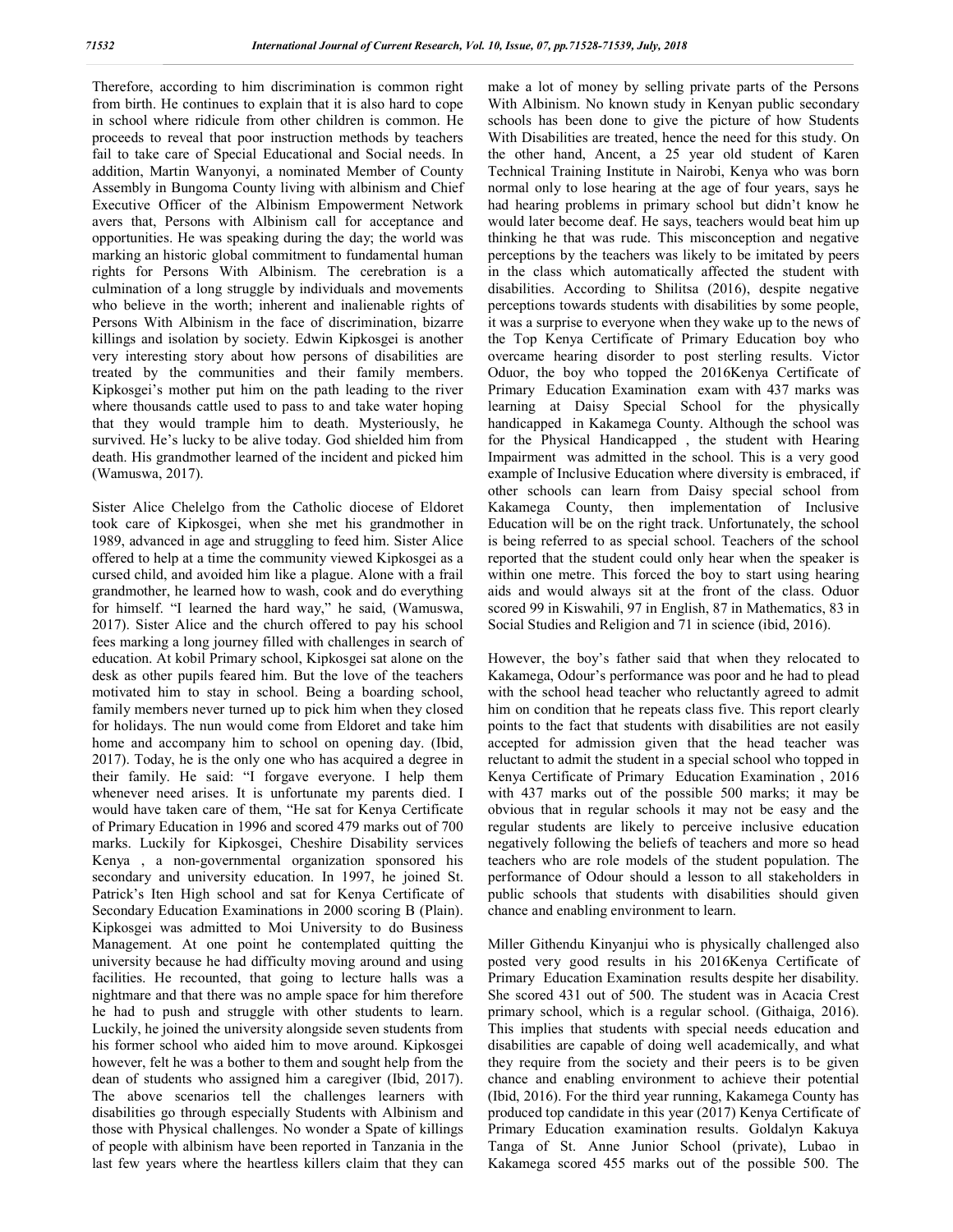student is among those ones living with disabilities (Albinism), but that could not stop her from topping the chart nationally. This is the reason why Inclusive Education should encouraged by all stakeholders in education (Oduor, 2017). Another encouraging story about disability concerns Mr. Gedion Kipchumba, 27, and Ms Miriam Wawira, 31. Though born blind, Kipchumba can feed data into Excel sheets, including daily court returns and the e-dairy, he can retrieve data for court users on the court dates, and other tasks. It is a job he has been doing at the civil registry since July 2016. Then there is Miriam Wawira, who serves customers that contact the Safaricom service desk despite the fact that she does not have hands, she uses her feet to operate her computer and other gadgets at her safaricom customer care desk. While Kipchumba works at the High Court at Milimani Law Courts, Wawira's office is at Safaricom customer care centre on Mombasa Road (Ondieki & Kakah, 2017).

Nyirenda (2013), points out clearly that an education system should support learning which is acquiring new, or modifying and reinforcing existing knowledge, behaviors, skills, values, or preferences and may involve synthesizing different types of information. It does not happen all at once, but builds upon and is shaped by what we already know. In this case learning is viewed as a process, rather than collection of factual and procedural knowledge, which leads to relatively permanent change. This kind of education will change the set minds of Student with Special Needs and Disabilities who in turn enjoy learning. The research intends to reveal how learners with Special Needs and disabilities influence in the implementation ofInclusive Education .

# **Conceptual Framework**

Orodho, (2005) defines conceptual framework as model of representation where a researcher represents the relationships between variables in the study and depicts them diagrammatically. For the implementation of Inclusive Education to succeed, various inputs must be put in place. The financing of the implementation of Inclusive Education, the human resources to run the programme, the physical resources should be made available and the influences of students both those with disabilities and those without disabilities.

**Application of the Conceptual Framework:** The study was based on a conceptual framework that shows the influence of Students with Disabilities implementation of inclusive implementation of inclusive education in public secondary schools. The independent variables were Students with Disabilities who were physically challenged, visually impaired and learners with hearing impairment. The conceptual framework postulates that Students with and without disabilities can participate and learn together in the same classes. It is only when Students with Disabilities are included in the learning process that we can have inclusive education implemented. Studies have shown that there are mutual benefits when the Students with Disabilities and regular students learn together in both curricular and co-curricular activities. It is the intervention and support that enable Students with Disabilities effectively participate in learning activities. Successful inclusive education occurs primarily through accepting, understanding and attending to students differences and diversity which include the physical, cognitive, academic, social and emotional (Macmanis, 2018). Macmanis (2018) contends that "the driving principle is to make all students that is, both, with and without disabilities to feel welcomed, appropriately challenged and supported in their efforts. The intervening variables which may either enhance or inhibit Students with Disabilities influence on implementation of Inclusive Education are government policies in terms of funds allocated and when disbursed to schools, physical facilities which should cater for both categories of students equitably and human resource who should pose the requisite skills of handling both Students with and without Disabilities.

# **MATERIALS AND METHODS**

This study was based on Social Model of Disability, as discussed by Rieser (2002) and the conceptual framework that showed the relationships between independent variables namely finance, human resources, and physical resources, influences of students with disabilities and Regular Students towards the implementation of Inclusive Education as dependent variable. The study adopted descriptive survey research design. The study population included 1 Senior Assistant Director of Education, 1 County Director of Education, 1 County Education Officer in charge of Special



**Figure 1. A Conceptual Frame work showing influence of Students with Disabilities on Implementation of Inclusive Education**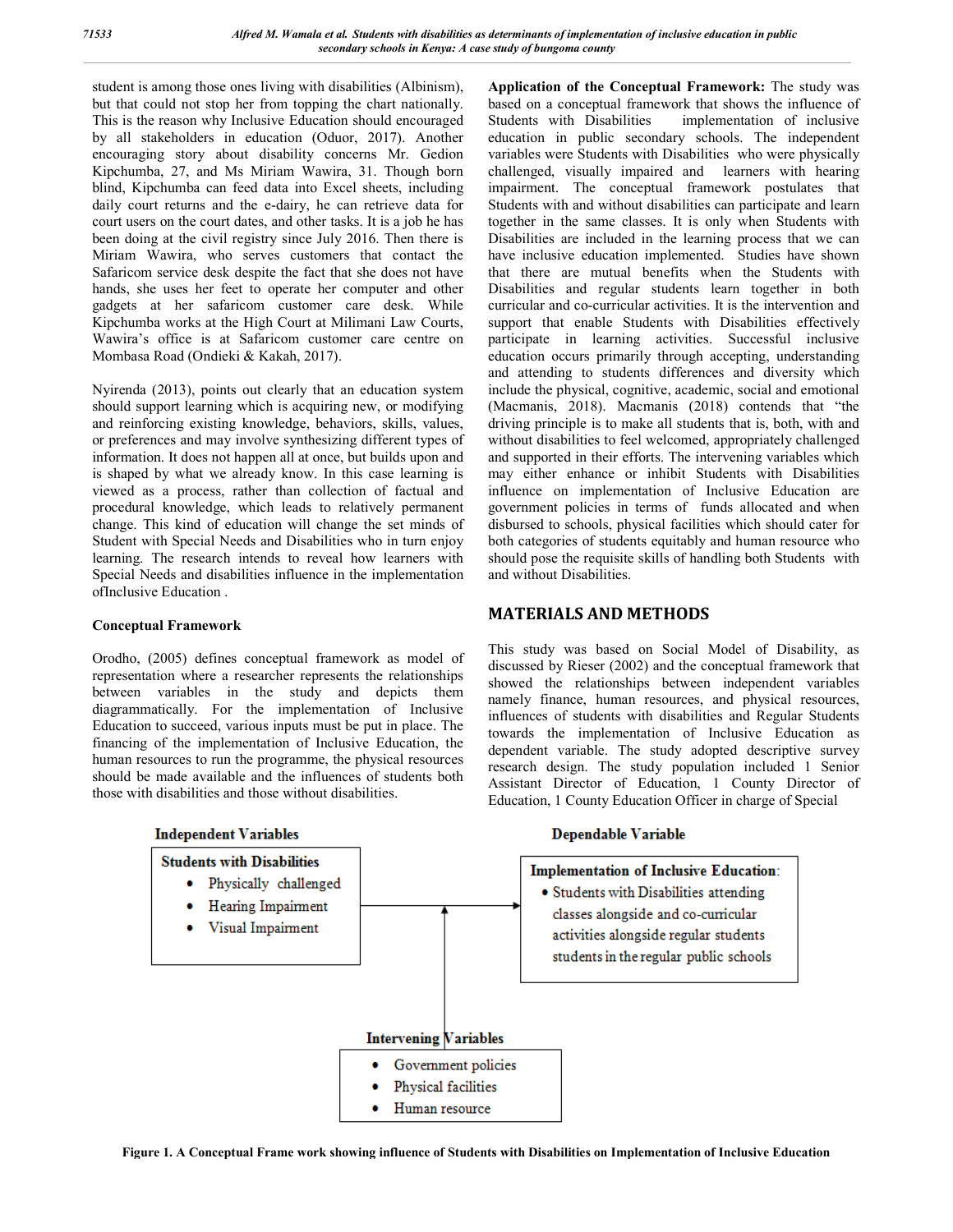Needs Education, 3 Principals of Public Secondary Schools, 10 Special Education Teachers, 130 Regular Teachers, 107 students with disabilities and 2,348 Regular Students. Sample size through simple random sampling comprised 122 Regular Teachers, 54 students with disabilities and 350 regular students. Saturated sampling technique selected 1 Senior Assistant Director of Education and 1 County Education Officer in charge of Special Needs Education, 3 Principals of Public Secondary Schools, and 10 special education teachers. Research Instruments included Questionnaires, observation checklist, interview schedule and document analysis guide. To ensure face and content validity of research instruments, advice from experts in the department of Special Needs Education and Rehabilitation was sought. Reliability of instruments was established through Cronbach's alpha and was found to be 0.773 which was high enough to meet conditions of reliability. Reliability coefficient for regular teachers questionnaire was 0.83. This was above the accepted value of 0.7. at p –value of .05. Quantitative data used closed ended questionnaires was analyzed using inferential statistics while qualitative data used open ended instruments and thereafter transcribed and organized them in thematic areas. Inferential statistics used multiple linear regression analysis to establish the influence of Students with Disabilities on implementation of Inclusive Education.

# **RESULTS**

**Research Question:** The research question responded to was: What is the influence of Students With Disabilities on the implementation of Inclusive Education in public secondary schools? In order to respond to this research question, data on Students With disabilities and the status of implementation of Inclusive Education were computed using regression analysis and the results were as shown in Table 2. From Table 2, it can be noted that Students With Disabilities accounted for 37.4% of the variance in the implementation of inclusive education as was signified by the coefficient Adjusted R Square .374. The other 62.6% was due to other factors that were not the subject of this study. These finding mean that Students With Disabilities always petition school administration for assistance to fit in the school programme. Student with Disabilities interact socially and academically well with regular students and therefore influence implementation of Inclusive Education. To establish whether Students With Disabilities were significant predictors of implementation of inclusive education ANOVA was computed and the results were as shown in Table 3. From Table 3, it can be observed that Students with Disabilities was a significant predictor of the implementation of Inclusive Education.

**Table 1. Kenya Certificate of Primary Education Examination 2016 Top Student's Performance Nationally**

| Subject                   | Marks | Grades |  |
|---------------------------|-------|--------|--|
| Kiswahili                 | 99    | A      |  |
| English                   | 07    | A      |  |
| Mathematics               | 87    | A      |  |
| Social Studies & Religion | 83    | A      |  |
| Science                   | −     | в      |  |

**Table 2. Model Summary of Regression analysis of Students With Disabilities and the implementation of Inclusive Education**

|                   | Square | Adjusted<br>R Square | Std. Error of the<br>Estimate | <b>Change Statistics</b> |          |     |      |               |
|-------------------|--------|----------------------|-------------------------------|--------------------------|----------|-----|------|---------------|
|                   |        |                      |                               | R Square Change          | F Change | dfl | df2  | Sig. F Change |
| .620 <sup>a</sup> | .384   | 374                  | 66993                         | .384                     | 37.114   |     | ' 19 | .000          |
|                   |        |                      |                               |                          |          |     |      |               |

a.Predictors: (Constant), Students with Disabilities

#### **Table 3. Analysis of Variance of Students with Disabilities and Implementation of Inclusive Education**

| Model |            | Sum of Squares | αı           | Mean Square |        | $\sim$ .<br>S1g.  |
|-------|------------|----------------|--------------|-------------|--------|-------------------|
|       | Regression | 33.314         | ∸            | 16.657      | 37.114 | .000 <sup>b</sup> |
|       | Residual   | 53.408         | 19ء          | .449        |        |                   |
|       | Total      | 86.721         | $\sim$<br>-- |             |        |                   |

a.Dependent Variable: Implementation of Inclusive Education

b. Predictors: (Constant), Students With Disabilities

#### **Table 4. Multiple Linear Regression of Students with Disabilities and Implementation of Inclusive Education**

| Model                                                                                                                | Unstandardized Coefficients |            | <b>Standardized Coefficients</b> |        | Sig. |  |
|----------------------------------------------------------------------------------------------------------------------|-----------------------------|------------|----------------------------------|--------|------|--|
|                                                                                                                      |                             | Std. Error | Beta                             |        |      |  |
| (Constant)                                                                                                           | 1.491                       | .300       |                                  | 4.971  | .000 |  |
| Student with Disabilities interact socially and<br>academically well with regular students.                          | $-014$                      | .050       | $-021$                           | $-285$ | .776 |  |
| Students with disabilities always petition<br>school administration for assistance to fit in<br>the school programme | .553                        | .065       | .617                             | 8.498  | .000 |  |

a. Dependent Variable: implementation of inclusive education Regression Equation:  $Y = \beta_0 + \beta_1 X_1$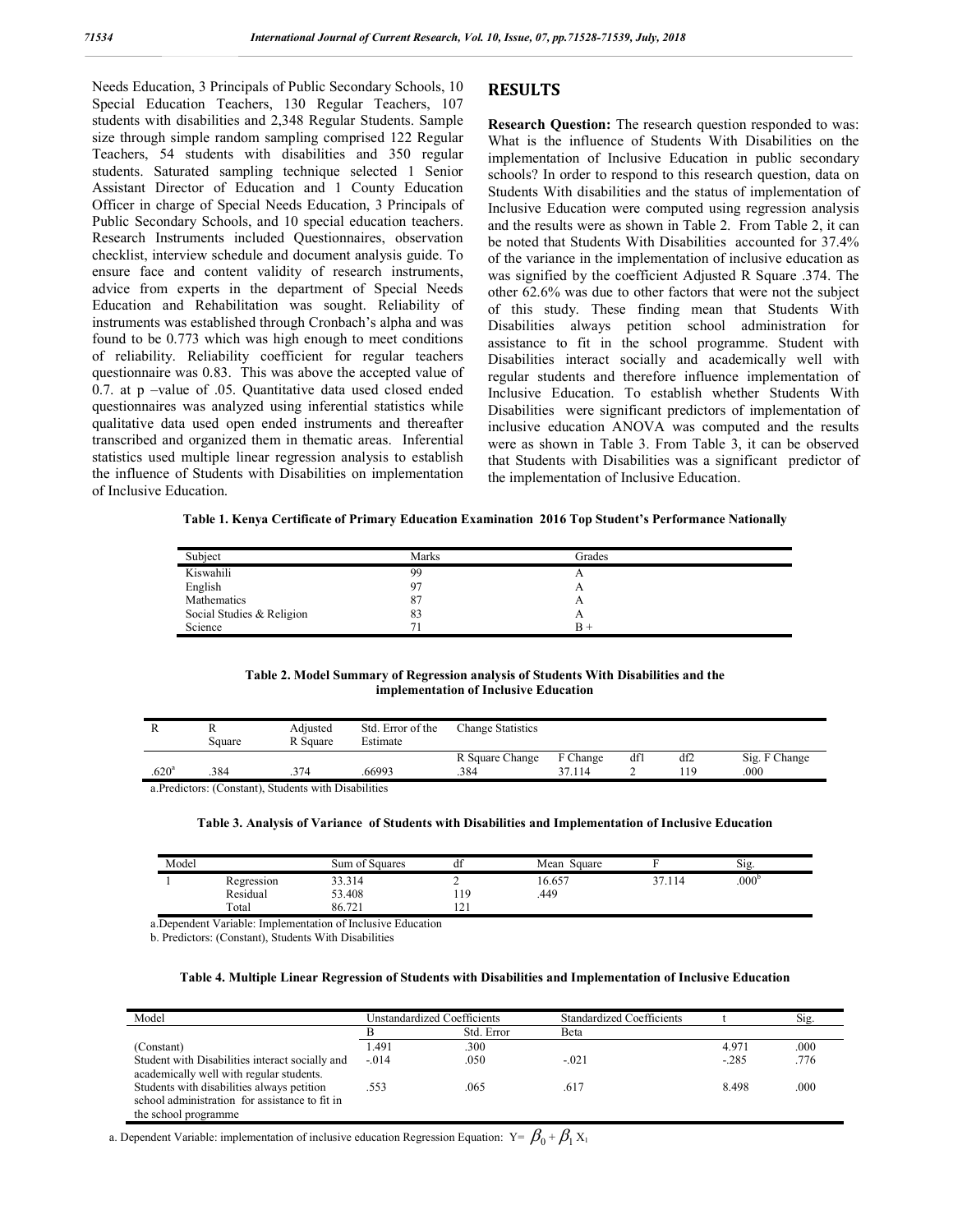This means that Students with Disabilities indeed influenced implementation of Inclusive Education [F  $(4,117)$  =37.114, p <.05]. This was as a result of Students with disabilities always petition school administration for assistance to fit in the school programme, Student with Disabilities interact socially and academically well with regular students and therefore influence implementation of Inclusive Education. To establish the actual influence of Students with Disabilities on implementation of inclusive education, multiple linear regression analysis was computed and the results were as shown in Table 4. From Table 4 it can be observed that for every one unit increase in Students With Disabilities petition to school administration, implementation of Inclusive Education improved by .553 units.

The Regression Equation is  $Y = 1.491 + .553X_1$ . This model applies to the study population.

# **DISCUSSION**

Students with disabilities constitute the determinant of the fact of inclusive education. That is, it is their inclusion and participation in education that makes education inclusive. This inclusive education means a system whereby children or students with and without disabilities participate and learn together in the same classes. This is based on the principle that when a Child With Disabilities attends classes alongside peers who do not have disabilities, good things happen. This means that when all students, regardless of any challenges they may have, are placed in age-appropriate education classes receive quality education as interventions and support enable them to be successful in the core curriculum. It is important to note that "successful inclusive education happens primarily through accepting, understanding and attending to student differences and diversity, which include the physical, cognitive, academic, social and emotional" Mc Manis (2018). She adds that "The driving principle is to make all students feel welcomed, appropriately challenged and supported in their efforts. It is also critically important that the adults are supported too. This includes the regular education teacher and the special education teacher as well as all other staff and faculty who are key stakeholders; and that also includes parents (Mcmanis, 2018). She concludes that inclusive education results in higher achievement for the students with disabilities and regular students. For instance, in 2017 the top Kenya Certificate of Primary Education pupil was a person with albinism Goldalyn Kakuya who scored 455 marks out of 500 in St. Anne Junior Lubao in Kakamega, under Inclusive Education programme (https://www.capitalfm.co.ke>ka...). This does not mean that there are no challenges in inclusive education. The challenges include: individual needs may not be effectively taken care of, particularly in large classes; parents are not always positive, relaxed, and supportive; and sometimes teachers and students themselves are not confident. A number of scholars have been able to show that indeed students with disabilities have an influence on implementation of inclusive education in public secondary schools. The results in the current study are in agreement with Nyirenda (2013) who states that the Tanzanian Ministry of Education, and Vocational training has emphasized the implementation of the 2010 Act of parliament about persons with disabilities. This means that the fact that there are individuals with disabilities then a government or a government department is forced to come up with some ways and means to ensure that the welfare of the people with disabilities is taken care of and hence this means that at least they are implementing inclusive education.

Other researchers approach the discourse of inclusive education by discussing the issue of curriculum. They contend that changes in the curriculum need to be effected so as to suit persons with disabilities especially while focusing on such issues as talent. Odhiambo (2016) strongly agrees with this because as he comments that the current system only "celebrates excellence" of the learners. Therefore the presence of students with disabilities in an institution of learning compels the necessary stakeholders in the education sector to come up with ways and means to cater for the needs of people with special needs. Such can be implemented through change of curriculum, that is, have an adapted curriculum. Ondiek and Kakah (2017), also report about two persons working with disability namely Mr. Gedion Kipchumba, 27, who is blind but works in the High Court registry at Milimani Law Courts, Nairobi Kenya. He uses his computer to feed data into Excel sheets, including daily court returns and either nitty gritty. Students with Disabilities have a role to play when it comes to implementation of inclusive education in a given organization and more so in public secondary schools within Bungoma County in this particular case. As shown in Table 4 of regression coefficients, the value of the coefficient for students with Disabilities interaction with regular students was - 0.014. However it must be noted that since this value is not statistically significant, it means that there is not much that can be inferred from this if a bigger population or a larger population was used in this study. Nevertheless, from Table 4 it can be observed clearly that students with disabilities have an influence on the implementation of inclusive education in secondary schools with regard to students with disabilities petitioning school administrators for assistance to fit in the school programme.

# **Conclusion**

Studnets With Disabilities are the key determinants of implementation of Inclusive Education. Given the high population of Persons With Disabilities in society there is no school that claim that it is unable to enrol persons with disabilities as Students With Disabilities. Furthermore, it is proven beyond doubt that the coexistence of persons with disabilities and Regular Students creates an environment that enhances in academic achievement, Thus indeed Students with Disabilities positively and significantly influences implementation of Inclusive Education.

#### **Recommendations**

- Persons with Disability should be encouraged to enrol in schools.
- Persons With disability should be encouraged to pursue education to completion by increasing extra funding for Students With Disabilities
- Special Needs Education teachers should be motivated further to participate in implementation of Inclusive Education by increasing their allowances.
- Regular teachers should also be inducted on handling of Students With Disabilities.

# **REFERENCES**

Adhiambo, M. 2016. Candidates living with disability scores 421 marks as few sit exam. Daily Nation Friday December 1, 2016 p.8 Nairobi: Kenya.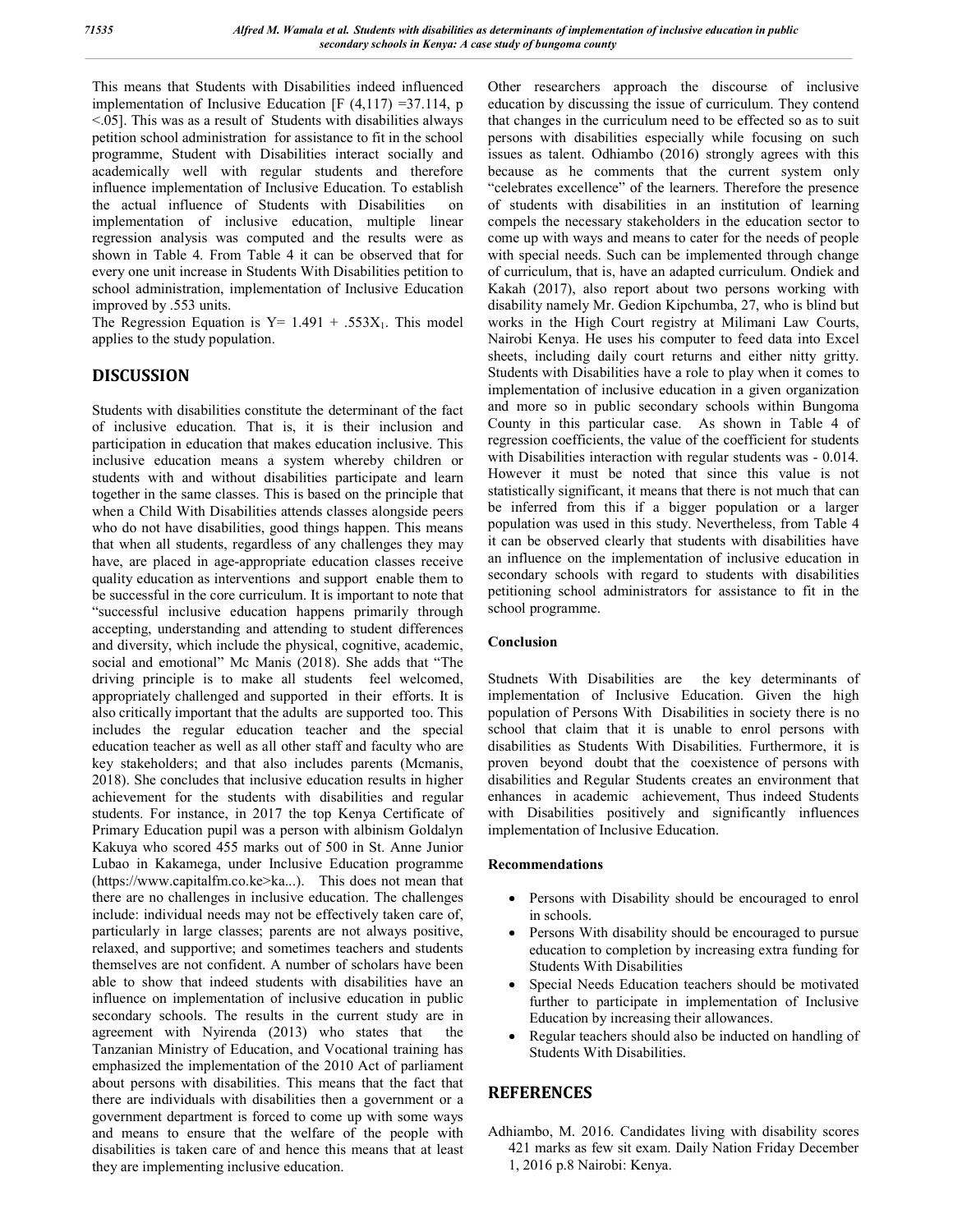- Agbenyega, J. S., Deppeler, J. and Harvey, D. 2005. Attitudes toward Inclusive Education in Africa scale: An instrument to measure teachers'' attitudes towards Inclusive Education for students with disabilities. *Journal of Research and Development Education, 5*, 1-15.
- Ainscow, M. 1999. *Understanding the development of Inclusive school: Studies in Inclusive Education Series*. London: Philadelphia.
- Ainscow, M. and Miles, S. 2009. Developing Inclusive Education systems: How can we move policies forward? Retrieved at: www.ibe.unesco.org.june 16.
- Ainscow, M., Booth, T. 2003. *The Index for Inclusion: Developing learning and participation in schools.* Bristol: Center for Studies in Inclusive Education.
- Ajuwon, P. M. 2008. Inclusive Education for students with disabilities in Nigeria: Benefits, Challenges and policy implications. *International Journal of Special Education*, 11-17.
- Ajuwon, P. M. 2011. Trainees' perceptions of Inclusive Education in Nigeria: a preliminary Report. Ajobiewe T., Adebiyi, B. A. and Nkangwurg, F. O. Eds., *Contemporary Issues in the Education of Persons with Visual Impairment*. Ibadan, Nigeria: Glory-Land publishing co. 6-24.
- Ajzen, I. and Fishbein, M. 1980. *Understanding Attitudes and Predicting Social Behavior*. Englewood Cliff, N. I: Prentice Hall.
- Aksamit, D., Morris, M. and Leunberger, J. 1987. Preparation of student services, Professionals and faculty for serving learning disabled college students. *Journal of College Student Personnel, 28*, 53-59.
- Alderman, A. M. 1988. Mainstreaming and social integration. In I. G. Taylor Ed., *The education of the deaf. Current Perspectives*, Vol. 111, pp. 132-145, London: Croon Helm.
- Allen, C. P., White, J. and Test, D. 1992. Using a picture/symbol for self-monitoring within a community based training program: *Teaching exceptional children, 24*2, 54-56.
- Antonak, R. and Larrivee, B. 1995. Psychometric analysis and revision of the Opinion Relative to Mainstreaming Scale. *Exceptional Children, 62*, 139-149.
- Antonak, R. F. 1982. A Hierarchy of attitudes toward exceptionality. *Journal of Special Education, 14,* 232-24.
- Ary, D., Jacobs, C. L. and Sorensen. 2010. *Introduction to Research in Education*. Mexico: Wadsworh Cengage Learning.
- Assist, R. and Ongoz, S. 2010. E-book usage of graduate learners studying educational sciences in Turkiye, January, 198–210.
- Atkinson, and Hilgarg's. 2003. *Introduction to Psychology* 14th ed.. Belmont: USA: Thomson Wadsworth.
- Avil, A. 2004. *Including blind children in St. Locia Eenet*. 8:4- 5. Cassel Wellington House.
- Balozi, S. 2012, July 4. *Why should living with disability mean misery, agony*? The Guardian, Dar es Salaam: Tanzania.
- Baran, S. J. and Davis, D. K. 2014. *Mass communication theory: Foundations, ferment, and future* 7th ed.. London: Wadsworth.
- Barbara, J. S. Michael, R. V. and William, G. M. 1998. *Implementing Instructional Adaptations for students with disabilities in inclusive classrooms*. Remedial and special education.
- Barnes, C. 1992. Disabling imagery and the media. Retrieved from http: //disabilitystudies.leeds.ac.uk/files/library/Barnes-disablingimagery.pdf.
- Barnes, C. 2010. *Exploring disability: A sociological introduction* 2nd ed.. Cambridge: Polity.
- Bennett, T., Lingerfelt, B. V. and Nelson, D. E. 1990. *Developing Individualized family support plans:A training manual*. Cambridge, MA: Brookline books.
- Blacher, J. 2001. Transition to adulthood: Mental Retardation, family support and culture. *American Journal of Mental Retardation, 106*173-188,
- Bowe, F. 2005. Making Inclusive work. Merrill Education/Prentice hall.
- Bowling, A. 2002. *Research Methods in Health: Investigating health and health services*. Buckingham: Open University press.
- Bowman, V. 2002, Reading between the lines: an evaluation of Window Eyes screen reader as a reference tool for teaching and learning, *Information centre Hi Tech, 20* 2, pp. 162-8.
- Brophy, P. and Craven, J. 2007. Web Accessibility. *Information Centre Trends, 55*4, 950–972. doi:10.1353/lib.2007.0029.
- Burton, L. J. and Mazerolle, S. M. 2011. Survey Instrument Validity part 1: principles of Survey training instrument development and validation in athletic training education Research. *Athletic Training Education Journal, 6*1, 27-35.
- Butucea, D. 2013. Personalized e-learning software systems. *Extending the solution to assist visually impaired users, 4*3, 41–49.
- Byerley, S. L. and Chambers, M. B. 2002. Accessibility and usability of web-based information centre databases for non-visual users, *Information Centre Hi Tech, 20*2, 169-78.
- Capital News 2017, Nov 21. Kakamega's Goldalyn Kakuya top in KCPE with 455 marks. Retrieved from https://www.capitalfm.co.ke>ka... on 25/07/2018 at 8.30am.
- Carrington, S. and Robinson, R. 2004. A case study of inclusive school development: A journey of learning. *The International Journal of Inclusive Education, 8*2: 141-153.
- Chaudhry, A. S. 2014. Student response to e-books : study of attitude toward reading among elementary school children in Kuwait. Doi: 10.1108/EL-04-2012-0041.
- Chemweno, B. 2014, October 9. MP calls for inclusive education. The *Standard, p20.* Nairobi: Kenya.
- Cheptoo, A. 2016 May 18. The future looks bright for visually impaired students. *The Standard, page 6-7. Nairobi: Kenya.*
- Chia-chen, C. H. C. and Chen, C. 2014. Exploring switch intention of users reading behaviour. Doi: 10.1108/EL-06- 2012-0070.
- Clark, G. M. and Kolstoe, O. P. 1995. *Career Development and Transition Education for Adolescents with Disabilities*. Boston: Allyn and Bacon.
- Conrad, M. and Whittaker, T. 1997. Inclusion and the law: A principal's proactive approach. The clearing House.
- Coonin, B. 2002. Establishing accessibility for e-journals: a suggested approach. *Information centre Hi Tech, 20*2, pp. 207-20.
- Cresswell, W. J. 2009. *The selection of a Research Design*. Thousand Oaks: C.A. Sage.
- Crow, L. 1996. Including all of our lives: Renewing the social model of disability. Retrieved from disabilitystudies.leeds.ac.uk/files/library/crow-exploring-the-dividech4.pdf.
- Daily Nation Newspaper Reporter, 2014 December 31. Ranking adds no value. *Daily Nation, p.5 Nairobi: Kenya.*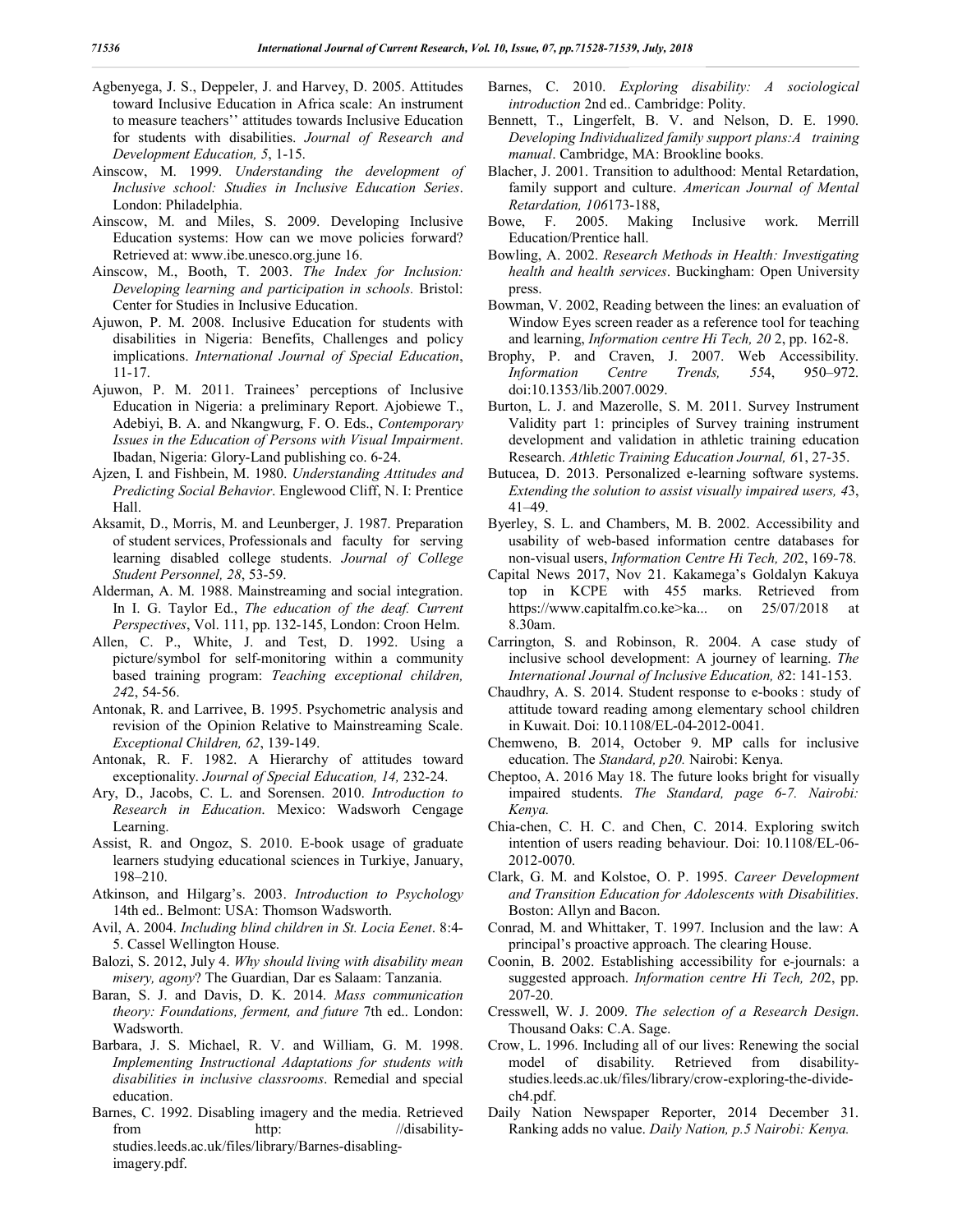- Davis, P. 2003. *Including children with Visual Impairments in Mainstream schools*. A Practical Guide. David Fulton Publishers.
- De Pauw, K. and Gavron, S. 2005. *Disability sport* 2nd Ed.. Champaign, IL: Human Kinetics.
- Dermody, K. and Majekodunmi, N. 2011. Online databases and the research experience for university learners with print disabilities. *Information centre Hi Tech, 29*1, 149– 160. Doi: 10.1108/07378831111116976.
- DFID 2000. *Disability, Poverty and Development*. London: Department for International development.
- Door, J. W., Thomas, C. and Swain, D. J. 2004. *Disability Barrier: Enabling Environme*nt. Sage Publication.
- Dyson, V. 2005. Kindergarten children's understanding of and attitudes towards people with disability. *Topics in Early Childhood Special Education. 24*1, 95-100.
- Gargiulo, R. M. 2006. *Special Education in contemporary society*. Thomson Wadsworth: 10 Davis Drive Belmont, USA.
- Gay, L.R. 2003. *Education Research Competencies for Analysis and Application*. 3rd Ed.. USA: Menil publishing company.
- Gikandi, B. 2014, November 14. Talent Search for Children: *The Standard p 17. Nairobi:* Kenya.
- Githaiga, P. 2016, December 5. Boy beats speech disorder to emerge tops in county. *The Standard, p3. Nairobi: Kenya.*
- Government of India. 2000. Year 2000 Assessment Education For All. Ministry of Human Resource Development, Government of India. New Delhi: NIEPA.
- Groce, N.E. 2005. *Summary Report: Violence against disabled children*. New York: United Nations.
- Hastings, R.P. and Oakford, S. 2003. Student teachers' attitudes toward the inclusion of children with Special Needs. *Educational Psychology, page 23,* 87-95.
- Hegaarty, S. Ed. 2005. *World year book special education*. London: Routleedge.
- Heward, W. L. 2006. *Exceptional child::An introduction to Special Education*. Pearson: Merrill Prentice Hall.
- Hewett, R., Torgerson, C., Douglas, G., Hewett, R., Torgerson, C. and Douglas, G. 2014. *Peer-reviewed paper Accessibility of Apple iPad for partially sighted users : pilot study*. doi:10.1108/JAT-09-2013-0029.
- Hinton-Bayre, A. D. 2010. Calculating the Test-Retest Reliability Co-efficient from Normative Retest Data, for Determination Reliable Change. *Oxford Journal 26*1: 76- 77. Retrieved from http:/can.oxfordjournals.org/ content/26/1/76.full on 14/2/2012.
- Hunt, P. 1991. Discrimination: Disabled people and the media. Retrieved from http: //disability-studies.leeds.ac.uk/ files/library/Barnes-Media.pdf.
- Jonsson, T. 2001. Inclusive Education: Dream or Necessary? Asia Pacific Disability Rehabilitation Journal 122, 106- 112.
- Jorgensen, C., Schuh, M. and Nisbet, J. 2005. The inclusion facilitators guide. Baltimore: Paul H. Brookes Publishing Co.
- Kabendera, E. 2012, May, 16. Study confirms Tanzania Land of the Superstitious. The Guardian 2. Tanzania, Dar esSalaam.
- Kaimenyi, J. 2014, September 11. University for deaf and dumb students in the pipeline. Daily Nation p10 Nairobi: Kenya.
- Kakui, M. W. 2008. *Adapted Physical Education for Learners with Special Needs in education. KISE*: Nairobi, Kenya.
- Kamungi, Prisca, and Mbura. 2001. *The current situation of internally displaced persons in Kenya. Jesuit Refugee*  Service E. A.. Retrieved April 29, 2009, from http: // internal displacement Org.
- Kathenys, M. and Mwereria, S. 2007. *Introduction to Special Needs Education Assessment and Intervention*. Kenya Institute of Special Education: Nairobi.
- KENPRO. 2010. *Challenges facing Inclusive Education in Regular primary schools in Kenya. KENPRO online papers portal.* Available online at www. Kenpro. Org/papers.
- Kimbo, K.D. and Tromp, A.L.D. 2006. *Proposal and thesis writing: An introduction*. Nairobi: Pauline Publication Company.
- KISE/UNISE. 2000. Module 1: Introduction to SNE: Kampala: UNISE.
- Kisero, J. 2010, March 24. Bungoma County at glance. *Daily Nation, p 9.* Nairobi: Kenya.
- Kugelmass, J. W. 2004. *What is a culture of inclusion in EENET 2004.* London: Routledge.
- Kweyu, D. 2016, July 13. All that a disabled child needs is acceptance and support*. Daily Nation Newspaper, p 2. Nairobi: Kenya.*
- Leyser, Y., Kapperman, G., Keller, R. 1994. Teachers' attitudes towards mainstreaming a cross-cultural study in six nations: *European Journal of Special Needs Education, 9*, 1-15.
- Manyuira, W. 2016, June 23. Making buildings accessible to people with disabilities. *Daily Nation p 4. Nairobi: Kenya.*
- Mbaka, J. and Oduor, A. 2013, October 31. Parents, Leaders seek answers as Report indicts school heads. *The Standard*, *p 1-3.*
- Mcloughlin, J. A. and Lewis, R. R. 2005. *Assessing students with special needs*. NJ: Upper Saddle River.
- Mcmanis, L.D. 2018. Inclusive Education: What it means, proven strategies and a case study.
- Ministry of Education. 2009. A Report on the Task force on Special Needs Education appraisal exercise. KISE: Nairobi.
- Ministry of Education. 2009. National Special Needs Education Policy Framework. Government Printer: Nairobi.
- Ministry of Human Resource Development. 2006. Inclusive Education- Draft Action Plan for Inclusive Education of children and youth with disabilities, New Delhi: MHRD, accessed at: www.educatiNo. nic. In/htm/web/inclusive education-action plan-htm.
- Ministry, of, Education. 2009. A Report on the Task force on Special Needs Education appraisal exercise. KISE: Nairobi.
- MOEST. 2001. Education for All in Kenya. A National handbook for 2002 and beyond. Nairobi, Acts Press.
- Mugenda, M. O. and Mugenda, G. A. 2003. *Research methods: Quantitative and Qualitative Approaches*. Nairobi: Acts Press.
- Mugo, J., Musembi, D. and Kang'ethe, R. K. 2006. *Juvenile justice and management: a child offenders in Kenya*. An annotated Bibliography of Research.
- Mukhopadhyay, S. 2003. Ed. National Seminar on partnership of government and Non-government organizations for inclusive education October, 15-17, 2003 Report, New Delhi: National Institute of Education Planning and Administration.
- Murata, J. W. 2015, June 13. Discriminated against*. The standard. P 8.*
- Muthiora, J. 2016, March 27 Obsession with Mean score. *Sunday Nation, p12.*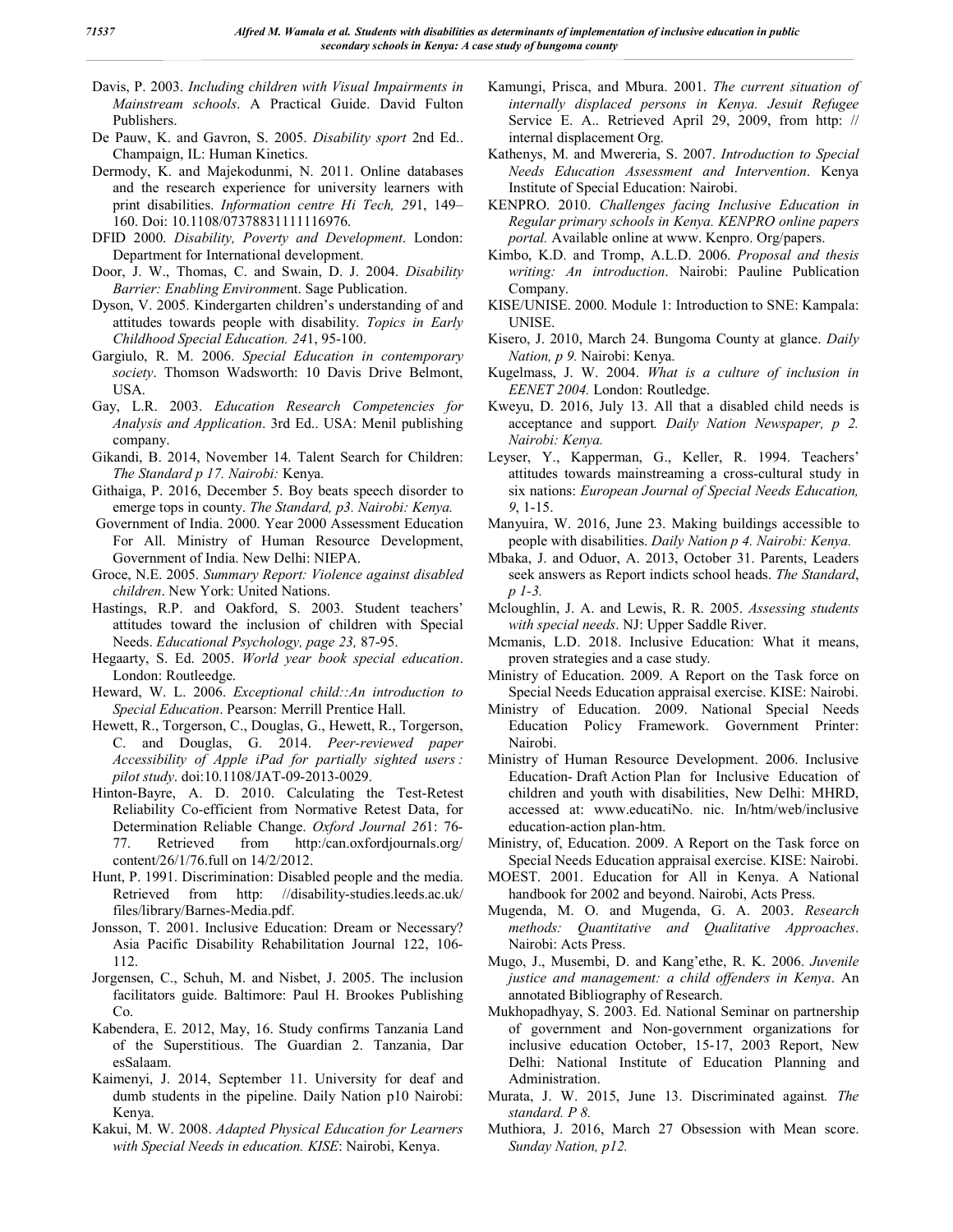- Mwamba, D. and Kalabula. 2000. *Inclusive education in Africa. A myth or reality. A Zambian case study*: Paper presented at ISEC 2000. Manchester University.
- Mwaura, P. 2015, November 13. It is important to consider the sensibilities of all, especially people with disabilities. *Daily Nation, p18.*
- Mwesigwe, S. 2013. *Inclusive Education an Ideal too expensive*? Observer: Kampala.
- Ngugi, M. W. and Kabuchora, C. N. W. 2010. *Introduction to inclusive education*. Nairobi: Kenya Institute of Special Education.
- Nieswiadomy, R. G. 2003. *Foundations of Nursing Research*. Prentice Hall.
- Norah, F. and Tony, C. 2011. *Special Educational Needs, Inclusion and Diversity*. New York: Open University Press.
- Nyayiera, E. 2014. *School head calls for review of education policy*. Education News p.14. Shrend publishers Ltd. Nairobi: Kenya.
- Nyirenda, M. 2013. Is our education system supporting learning? *The Guardian Newspaper. P. 12, Dar es Salaam: Tanzania.*
- Nyongesa, A. 2011 November, 18. Deaf beauty Queen to fight for the disabled. *Daily nation. p3, Nairobi: Kenya.*
- Odhiambo, O. V. 2016, April, 19. Emphasize Skills and Talents in the new system of education. *Daily Nation, p16, Nairobi: Kenya.*
- Oduol, A. 2014, September, 25. Cheating has been difficult to tame because of the high stakes placed on examinations. *Standard newspaper, p3, Nairobi: Kenya.*
- Oduol, A. 2017, December, 2. Goldalyne Kakuya Tanga of St. Anne Junior School scored 455 marks out of possible 500. *The Standard newspaper, p2, Nairobi: Kenya.*
- Oketch, A. and Luvega, D. 2015, September, 27. Albinos afraid amid Tanzania poll. *Sunday Nation, p3, Nairobi: Kenya.*
- Oketch, M. O. and Rollerston, C. M. 2007. Policies on Free Primary and Secondary education in East Africa. A review of the literature. Consortium for Research on Educational Access CREATE. Available from: http://www.create.rpc.org.
- Oluchina, W. 2015, December, 3. Disabled people must be included in society. *Daily Nation, p.13. Nairobi: Kenya.*
- Omari, E. 2011, March 24. Know your County. *Daily Nation, p18. Nairobi: Kenya*.
- Ondieki, E. and Kakah, M. 2017, December, 3. Working despite disability. *Sunday Nation, p3. Nairobi: Kenya.*
- Orodho, J. A. 2005. Techniques of writing: Research proposals and reports in education and social sciences 1st ed.. Nairobi: Masda publishers.
- Patterson, D. 2000. Let's get real about merging special education and regular education in: *The Journal of The International Association of Special Education 4*, 1-13.
- Peters, S. 2004. Inclusive Education: An EFA strategy for all children, Washington DC. World.
- Republic of Kenya, 2009. *Totally Integrated Quality Education and Training .* Nairobi, Kenya.
- Republic of Kenya. 2005. *Kenya Education Sector Support Programme 2005-2010, Delivering Quality Education and Transiting to all Kenyans*. Nairobi: Government Printer.
- Republic of Kenya. 2005. National Policy on orphans and vulnerable children, Office of the President: Nairobi.
- Republic of Kenya. 2007. *Kenya Vision 2030*. Nairobi: Government Printer.
- Republic of Kenya. 2010. *The Constitution of* Kenya. Nairobi: Government Printer.
- Republic of Kenya. 2013. Basic Education Act 14 of 2013. Nairobi: Government printer.
- Reynolds, M. C. 1989. An historical perspective: the delivery of special education to Mildly Disabled and at risk students. *Remedial and Special Education, 10*6, 7-11.
- Rieser, R. 2008. Implementing Inclusive Education: A commonwealth guide to Implementing Article 24 of the UN Convention on the Rights of people with Disabilities. Commonwealth Secretariat: London.
- Rieser, R. 2012. Teacher Education for children with disabilities, Literature Review for UNICEF REAP Project Unpublished draft,
- Sankok, D. 2014, December 3. Inclusion of PWDs in the Mainstream development agenda. *Daily Nation, page 5: Nairobi, Kenya*.
- Scheyer, *et al.* 1996. The Inclusive Classroom Teacher Created Materials, Inc., the Inclusive classroom, http://lib.syndetics.com/hw?isbn=15573488004/lc.jpg.
- Shilitsa, J. 2016 December 5. TopKenya Certificate of Primary Edcuation Examination boy overcame hearing disorder to post sterling results. *The Standard, p3. Nairobi: Kenya.*
- Siringi, S. 2012 April, 24. New Varsity colleges to enroll 4,500. *Daily Nation p7. Nairobi: Kenya.*
- Smith, J. D. 1998. *Inclusion schools for all students*. Belmont, CA: Wadsworth Publishing Company.
- Sossion, W. 2014. *World Teachers' Day*. The Standard Newspaper, Thursday, October, 2 2014 p. 26 Nairobi: Kenya.
- Stain back W. and Stain back Ed. 1996. *Support networks for inclusive schooling. Interdependent integrated education. Baltimore: Teaching students with special needs in inclusive setting*. Boston: Ally and Bacon.
- Sum, A. 2013 November 24. Deaf carpenters push limits of disability. The Sunday Standard, p38. Nairobi: Kenya.
- The, Kenya, National, Commission, for, UNESCO. 2005. *Free Primary Education implementation: Reports from the regions*. Nairobi: Ministry of Education, Science and Technology, Kenya.
- Thomas, G. and Loxley, A. 2007. *Deconstructing special education and constructing Inclusive*. 2nd ed.. Maidenhead: Open University Press.
- Thomas, P. 2005b. Mainstreaming Disability in Development: India country Report, London: Disability Knowledge and Research, accessed at: http://disabilitykar.net/research/po/india.html.

Tilstone, C. 1998. *Promoting Inclusive Practice*. Routledge.

- Tomasevski, K. 2003. *Education denied: Costs and Remedies*. London: Zed Books.
- Tony, M. and Ann, B. 1998. *Introduction to Psychology*. New York: Palgrave Macmillan.
- Ture, J. 1994. *Inclusive Education*. Hyderabad: THPI.
- Turnbull, A. P. *et al.* 1995. *Exceptional Lives: Special Education in Today's Schools*. Prentice Hall, Inc.: New Jersey.
- U.N. 1948. *Universal Declaration of Human Rights*. Retrieved from http: //www.unicef.org/turkey/udhr/gi17.html# preamble.
- UN. 2008. Convention on the Rights of Persons with Disabilities: A call for action on poverty, discrimination and lack of access. Report of a joint conference organized by Leonard Chesire Disability and United Nations Economic Commission for Africa: Addis Ababa.